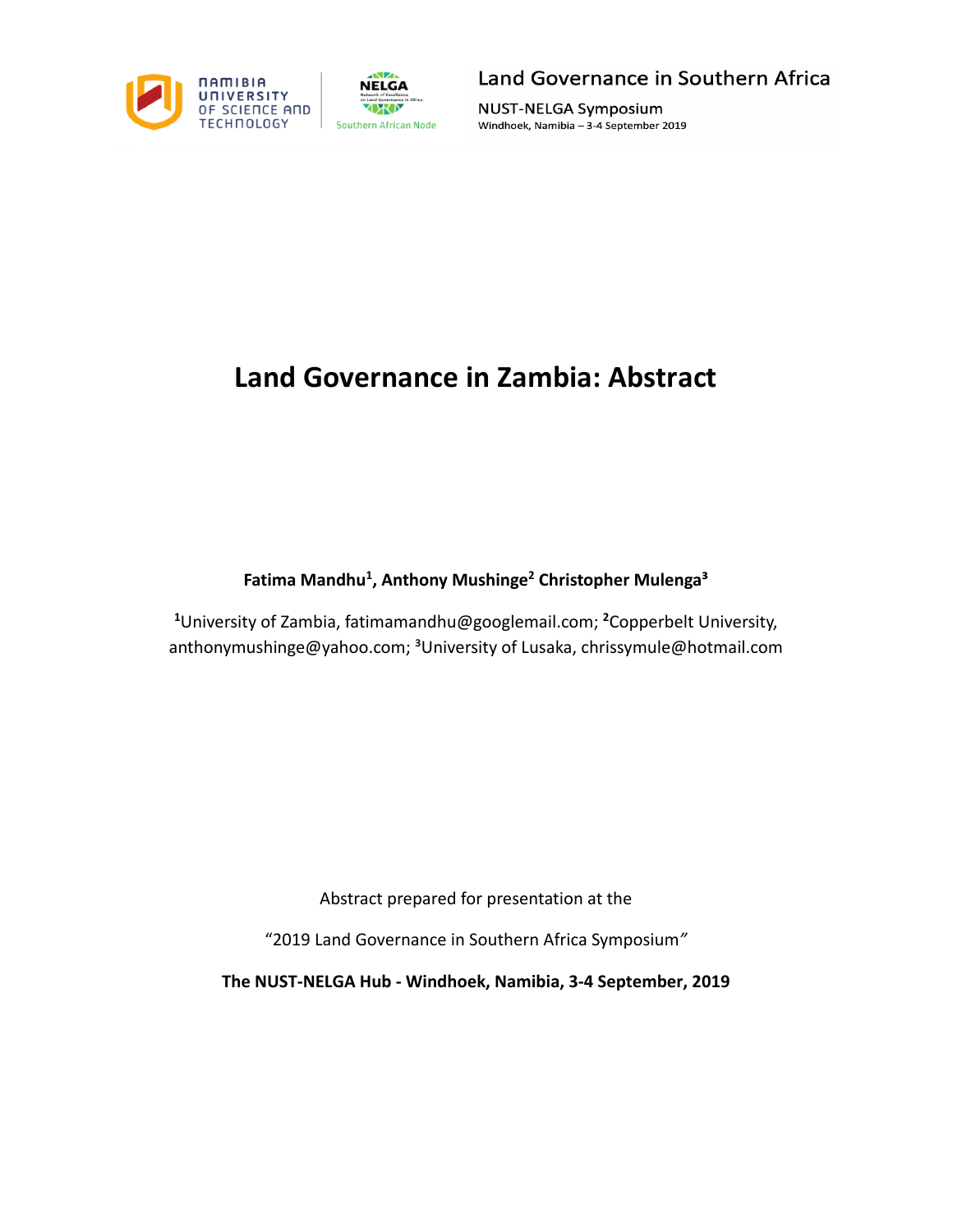



**NUST-NELGA Symposium** Windhoek, Namibia - 3-4 September 2019

### **Abstract**

Zambia is a landlocked country located in Southern Africa and covers a land area of 752,614 square kilometers of which 11,890 square kilometers is water area. Zambia operates a dual land tenure system being statutory tenure that is based on English Law and customary tenure which is governed under customary law. In terms of classification, 15-20% of the land is held under statutory tenure while 80% is still regulated under customary tenure. Most of the national laws and policies have concentrated on statutory tenure and regulation of customary tenure remains uncodified. The Lands Act simply recognizes customary tenure and supports the conversion of customary tenure to statutory tenure but not vice versa. The management and administration of the two different tenures is supported through different institutional frameworks. For example the current land registration system does not cover customary tenure. As such, there is no comprehensive system of land registration applicable to the two different tenures. This chapter focuses on land governance under the two different tenure systems and the challenges faced in the administration and management of land in Zambia.

The governance of statutory land is situated under the Ministry of Lands and Natural Resources as the main overaching government ministry responsible for land and natural resources. Other government institutions that play a role in the administration and management of land include Ministry of Local Government, Resettlement department (Office of the Vice President), Land Husbandry Section (Ministry of Agriculture), Government Valuation Department (Ministry of Works and Supply), (Zambia Environmental Management Agency and Water Resources Management Authority (Ministry of Water Development, Sanitation and Environmental Protection) and National Parks and Wildlife Department (Ministry of Tourism and Arts). Customary land on the other hand is governed under the Ministry of Chiefs and Traditional Affairs, administered through traditional leaders.

There are several challenges faced at institutional as well as procedural levels that have been discussed in detail in this chapter. The main ones stated in this summary have been outlined in terms of thematic areas. Challenges in institutional framework comprise: inadequate coordination among land management and administration institutions and inefficiencies; corruption in land institutions responsible for allocation of land; and traditional leaders' lack of knowledge to govern land and unwillingness to convert customary land. In terms of the Legal framework challenges consist of: outdated and fragmented land Laws; law that does not provide for what amounts to public interest in the case of expropriation of land. Customary tenure which is regulated by customary laws is considered to be insecure due to the fact that each chiefdom has its own customs applicable to the administration and governance of land;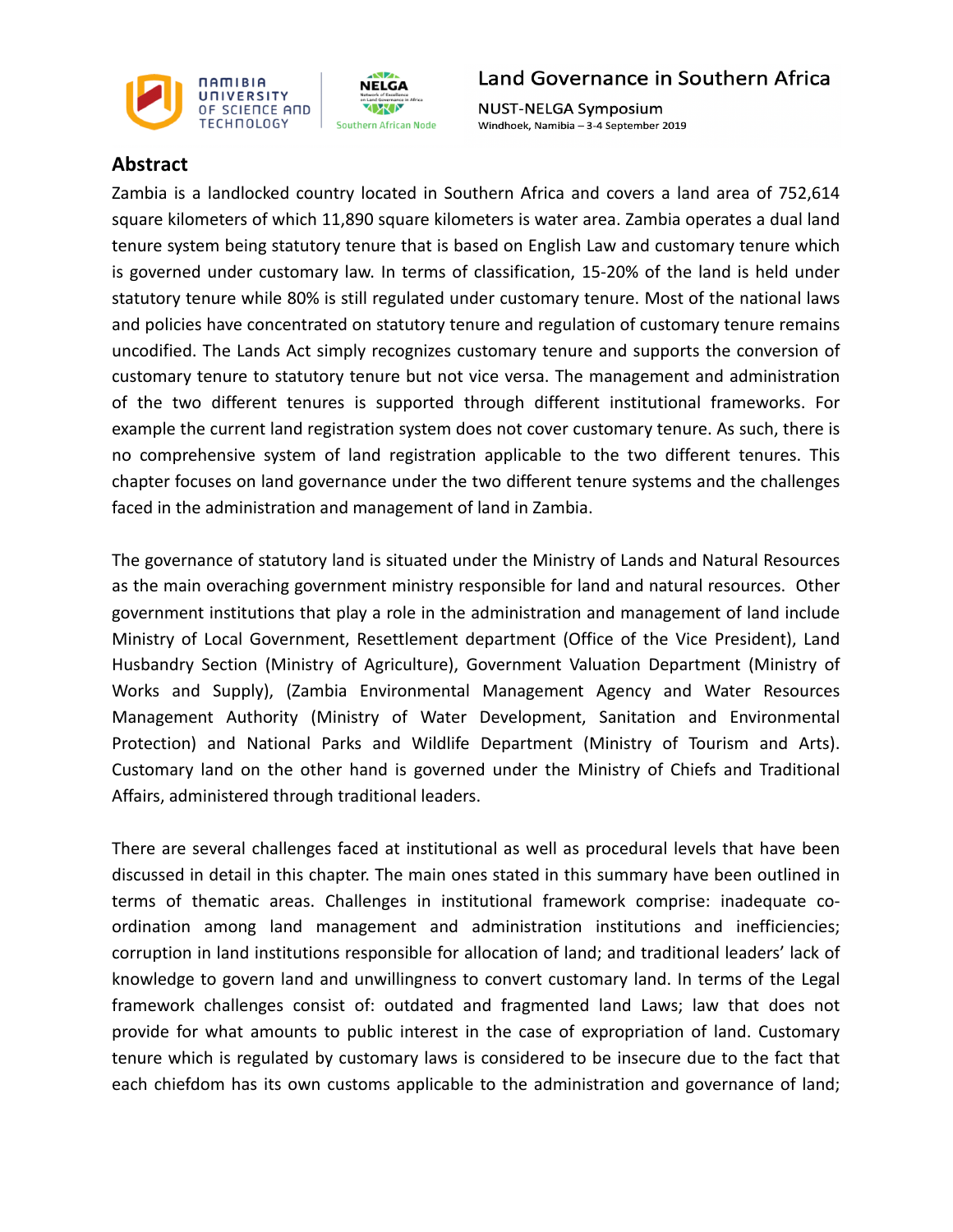

**NUST-NELGA Symposium** Windhoek, Namibia - 3-4 September 2019

and gender disparity under customary areas due to traditional and cultural structures, patriarchal attitudes, women's submissive attitudes to male domination, lack of knowledge on land rights and economic constraints are the main setbacks.

With regards challenges in land dispute resolution these include to a certain extent: access to the formal court system by most litigants in land matters is difficult because of high legal costs payable to the Advocates who present and defend these cases and the courts fees; The High and Subordinate Courts incur unreasonable delays in deciding cases due to among other factors procedural delays in commencement and completion of the matter, shortage of well-trained staff and shortage of courtrooms (most cases remain unresolved, for several months or even years); Lands Tribunal (specialised land court) is not easily accessible because of the highly centralised lodging system for land cases (all land cases throughout the country have to be filed through the Lusaka office); the use of arbitration and mediation in resolving land disputes is limited because of lack of information (there is no publicity on how to access mediation and arbitration and the advantages they offer in resolving land matters); and civil society organisations and non-governmental organisations such as National Legal Aid Clinic for Women, Zambia Land Alliance, and the Legal Resources Foundation are not able to adequately provide legal services to resolve land disputes due to barriers such as human resource, expertise and financial support.

The valuation and taxation processes face different forms of challenges but the general ones include: insufficient comparable data; lack of centralised information source; corrupted valuation surveyors; and limited *s*ensitisation of the existence of the Tax Appeals Tribunal. Regarding land use planning and control the major challenge is that some developers put up structures without obtaining development permits and others are granted planning permits retrospectively. This promotes disorderly and illegal development since planning regulations and standards are often overlooked. This situation is worsened by the planning authorities' lack of capacity to carry out inspections on a regular basis. Under public land management: the allocation process for public land is not clearly defined in the law however the President can alienate public land in the interest of the public (what amount to public interest is not clear); and there is lack of transparency in the process of allocation of public land. While challenges in Land Information comprise: limited accessibility to the centralised institutional systems of land administration; inaccurate and incomplete data regarding land ownership; and scarcity of information on land availability. In smmary this chapter brings out issues of land goverance in Zambia and the challenges which are evident at both institutional as well as procedural levels